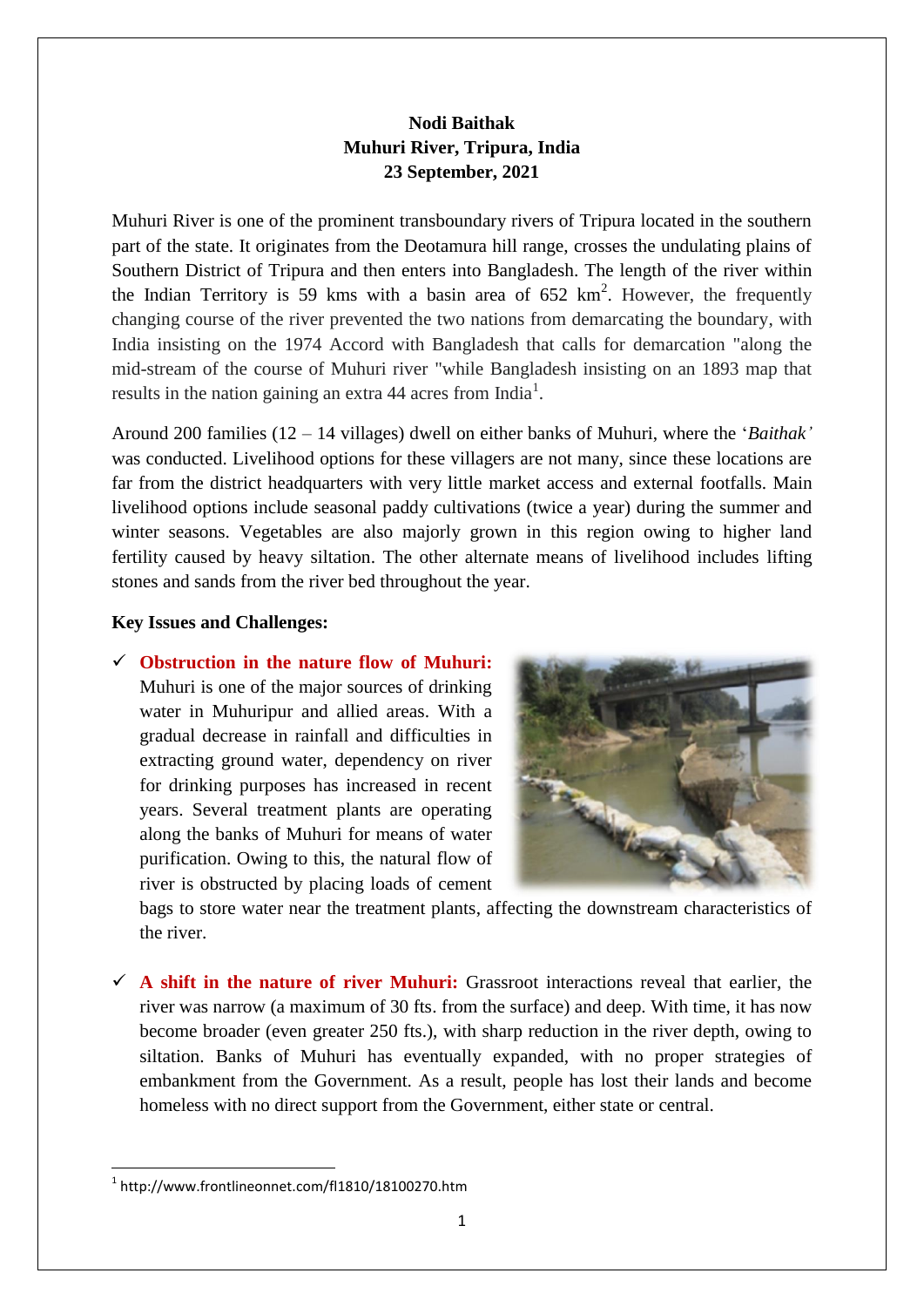**Adverse effects of construction works within the river and across its banks:** Human impact on the river morphology is displayed by the building of bridges. Although bridges are built up on the river for connecting two different places, increasing transport facilities and overall socioeconomic development of those local areas; it has serious negative implications on the natural flow of river. For Muhuri, the bridge and barrage near Belonia, South Tripura plays a significantly important role in distorting the river environment and morphological features.

Government has taken over various constructional works for establishing railway lines in Tripura with one of the most important constructional works going on across the Muhuri River in Manurmukh, Belonia since the last two years. Kachha roads, being constructed from the left to the right bank of the river are disturbing the normal flow. As a result, the channel width of the river at the construction site has been vastly reduced to 9 metres from around 36 metres. Due to such a narrow passage, huge volume of water remains stagnant in the immediate upstream of the site, resulting in an abnormal increase of depth, discharges and wetted perimeter. Moreover, waste and cement materials used for construction purposes are dumped across the channel, gradually decreasing the depth of the river.

 **Creation of alternative livelihoods, distorting ecology:** Other than people who manage to secure Government jobs or MNREGA works (of 100 days' a year) which are limited, people migrate out in search of livelihood. People have now started creating alternative opportunities in the likes of sand mining from the river beds in particular identified areas of the river (mostly in steep turns of the river course, where



sediments and sands are deposited in comparatively greater volumes), taking necessary permissions from local forest department officials. This has negatively impacted the river health and distorted the overall ecology in the area. Sand mining has been a regular occurrence in areas such as Jholaibari, South Muhuripur and Majumderpara.

- **Impact of Barrage:** Barrages are constructed across the river to provide irrigational facilities in the agricultural fields, especially in dry seasons. Besides, it plays vital role to control flood during high discharge. But barrages have negative impact on character of the river. This impact is quiet significant in upstream and downstream segment of the barrage located in the Muhuri River.
- **Irrigation and Scopes of Fishing:** As part of the *Muhuri Irrigation Project,* a 40-vent regulator across the river at Sonagazi retains water in the post-monsoon season for irrigation with water being pumped to the paddy fields through low-lift pumps in the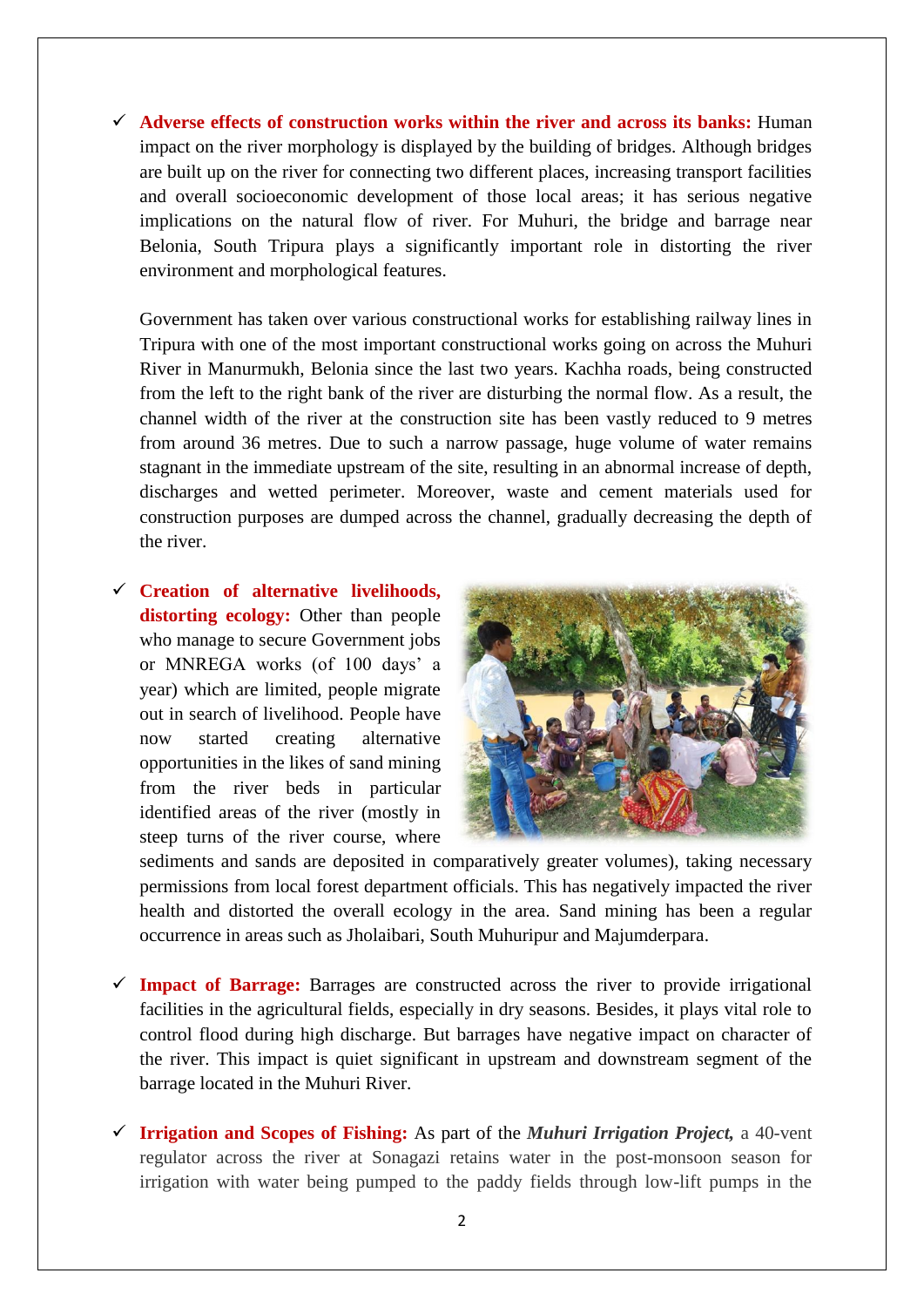upstream parts of India. Almost all villages in South Tripura, adjacent to Muhuri, source river water for the winter paddy cultivation. Although fishing in river water is not a regular practice in Muhuri owing to massive reduction in both quantity and varieties, the same is being regularly practiced in the immediate upstream and downstream areas of the barrage throughout the course of the year.

## **Key Entry Points towards Sustainability:**

**Embankments across the banks of river Muhuri -** Growing concerns of local communities regarding construction and necessary supervision of concrete dams on either side of the river stream has been duly noted. River embankments are required in large parts of the river, particularly in North Muhuripur, to avoid loss of agricultural and residential lands – it has been narrated by the locals that no concrete



embankments have been installed post 2008. In such conditions, villagers are compelled to construct temporary embankments made of bamboo structures on a yearly basis, all of which gets flushed out in the monsoon floods.

- **Renovation of pumping stations meant for drawing river water to agriculture fields –** Pump sets, which are installed in parts of the river banks for the purpose of winter crop irrigation are not in usable states, everywhere. The primary reason is lack of regular running of these pump sets along the year. Efforts should be made from the local administration level to maintain these equipments on a regular basis and look after the ware and tears. Although, a person is deputed for running each of these pump sets with a monthly wage of around INR 5,000, complaints regarding non-utilisation of these equipments in winter needs to be addressed.
- **Leveraging palpable community level concerns regarding river health, natural resources and related ecosystem** – Proper maintenance of the already existing dams could prevent the river from subsequent bank erosions; the same being not properly maintained after repetitive complaints from the villagers. Although mining and stonelifting is essentially unsustainable in maintaining the river ecology in the long run; given the ongoing practices, lesser usage of machine excavators in sand and stone mining would have manifold benefits in favour of the community and the larger society.
- **Practicing Community-based ecological restoration strategies** like restoration of fish and replant eroding river banks with native trees to stabilise the soil and improve the quality of river as a whole.